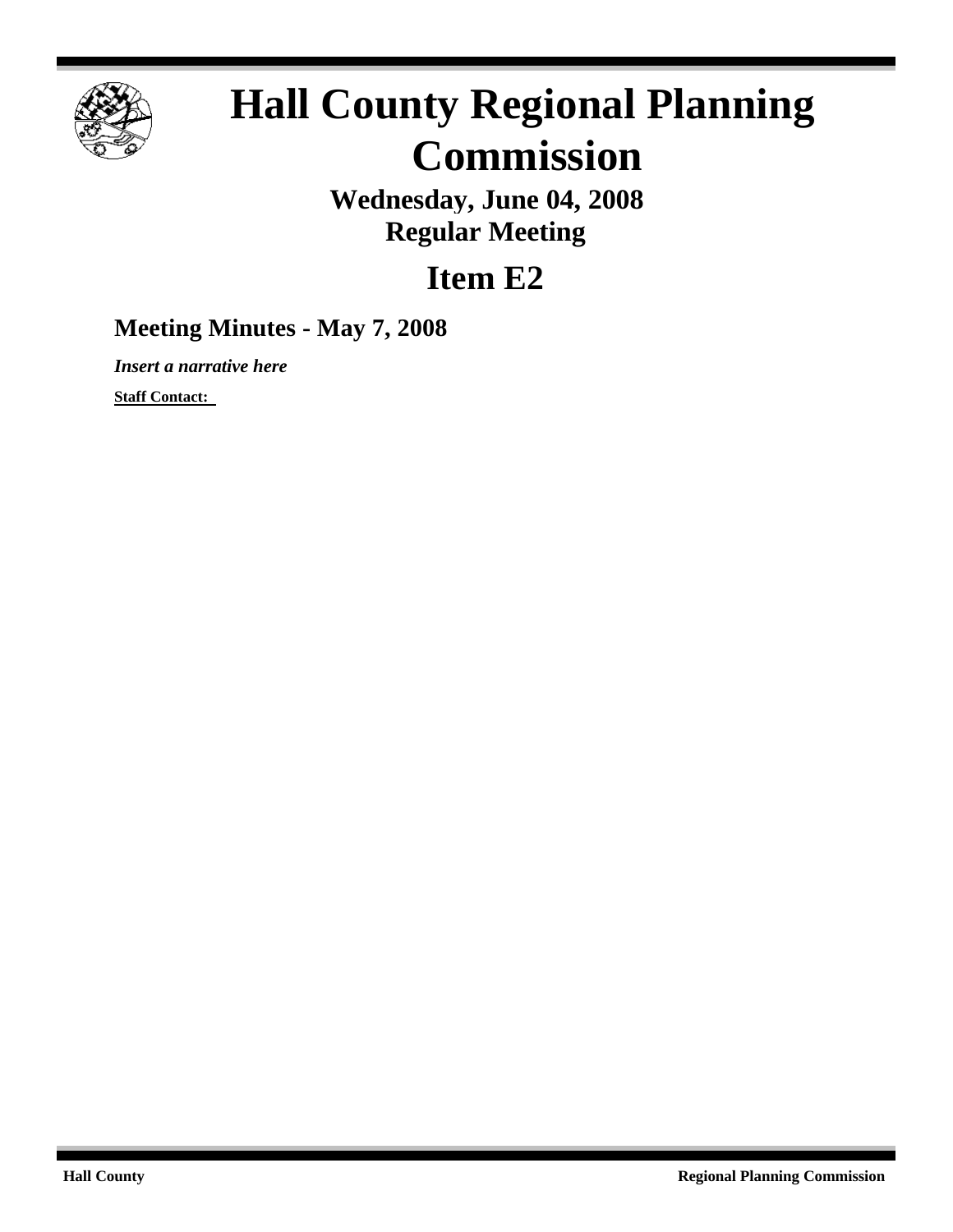

#### THE REGIONAL PLANNING COMMISSION OF HALL COUNTY, GRAND ISLAND, WOOD RIVER AND THE VILLAGES OF ALDA, CAIRO, AND DONIPHAN, NEBRASKA

**Minutes** for May 7, 2008

The meeting of the Regional Planning Commission was held Wednesday, May 7, 2008, in the Community Meeting Room - City Hall – Grand Island, Nebraska. Notice of this meeting appeared in the "Grand Island Independent" April 26, 2008.

| Present: | Pat O'Neill<br><b>Scott Eriksen</b><br>Don Snodgrass<br>Les Ruge<br><b>Mark Haskins</b>                                    | <b>Bill Hayes</b><br>Dianne Miller<br>Debra Reynolds<br>John Amick |  |  |  |  |  |
|----------|----------------------------------------------------------------------------------------------------------------------------|--------------------------------------------------------------------|--|--|--|--|--|
| Absent:  | Jaye Monter, Karen Bredthauer, Lisa Heineman                                                                               |                                                                    |  |  |  |  |  |
| Other:   | Joyce Haase, Steve Riehle, Bob Niemann, James Eriksen,<br>David Huston, Steve McMaster, Terry Gallagher, John<br>Rosenlund |                                                                    |  |  |  |  |  |
| Staff:   | Chad Nabity, Rose Woods                                                                                                    |                                                                    |  |  |  |  |  |
| Press:   | <b>Tracy Overstreet</b>                                                                                                    |                                                                    |  |  |  |  |  |

#### **1. Call to order.**

Chairman O'Neill called the meeting to order at 6:00 p.m. He stated that this was a public meeting subject to the open meetings laws of the State of Nebraska. He noted that the requirements for an open meeting were posted on the wall in the room and easily accessible to anyone who may be interested in reading them.

#### **2. Minutes of April 2, 2008 meeting.**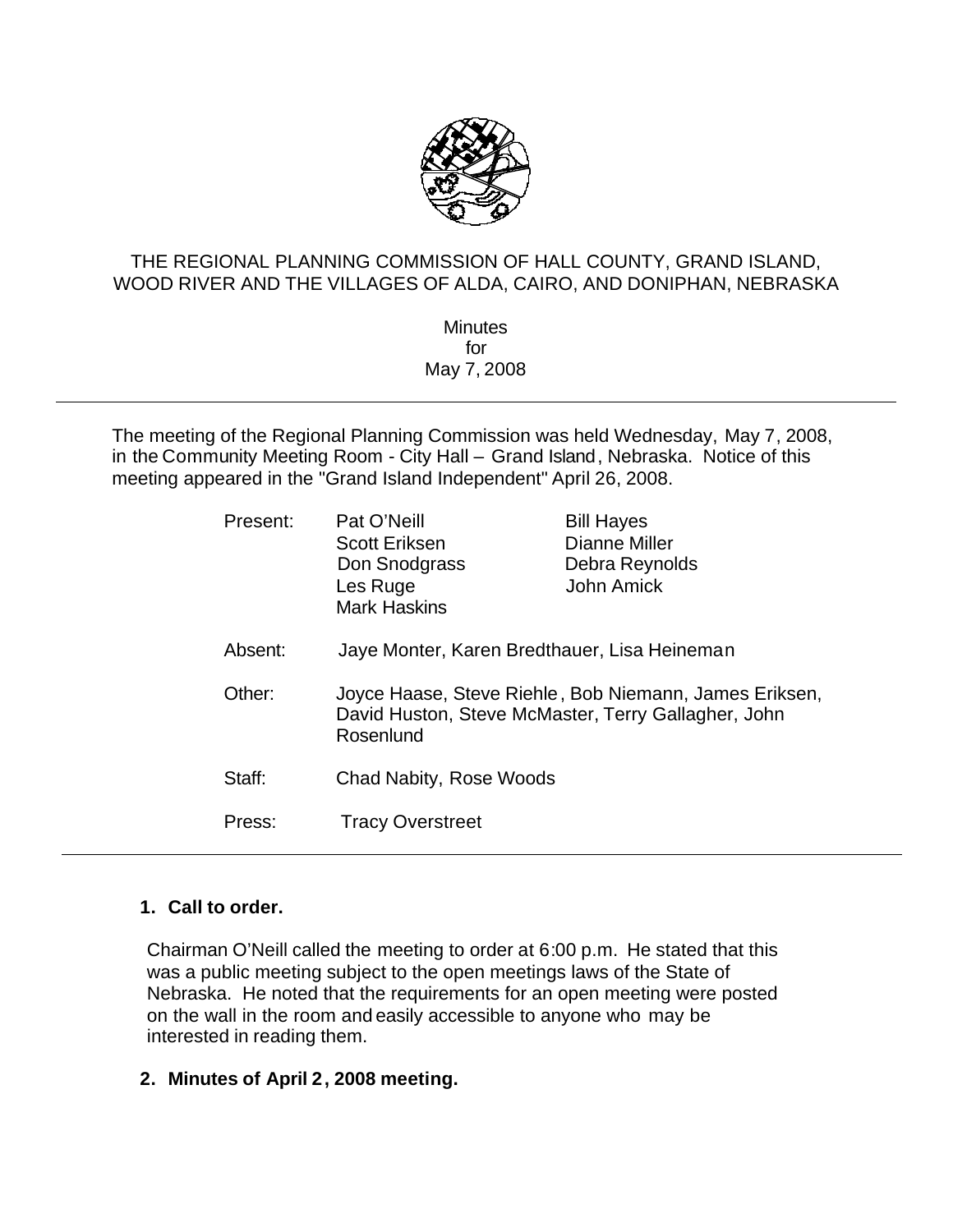A motion was made by Haskins, and seconded by Snodgrass, to approve the Minutes of the April 2, 2008 meeting as presented.

The motion carried with 6 members present voting in favor (Miller, O'Neill, Reynolds, Hayes Haskins, Snodgrass) and 3 members present abstaining (Amick, Ruge, Eriksen).

#### **3. Request time to speak.**

David Huston, attorney for Reis Townhomes, requested time to speak on Agenda item #5 and Jim Eriksen requested time to speak on Agenda item #9.

#### **4. Public Hearing.**

Concerning annexation of land proposed for platting as Thelen Third Subdivision, located North of Green Street and East of Lilly Street in the City of Wood River, (C-13-2008WR), (Hearing, Discussion, Action).

Chairman O'Neill opened the above mentioned public meeting.Nabity described land was a piece of property in the NE portion of Wood River along Green Street and Lilly Street. There is currently a house on the lot and the property to the east wasn't subdivided, so it was never annexed. The request would give them two lots. It is contiguous with the municipal limits, all municipal services are available. It makes sense to annex the land with the final plat. It is recommended to approve this. The final plat will make two lots, one for the house and one for the sewer lift station. This will also allow them to put an out building at the back of the property.

No comments from the audience were made.

O'Neill closed the public hearing. A motion was made byEricksen, and seconded by Snodgrass, to recommend approval as submitted.

A roll call vote was taken and the motion passed with 9 members present (Miller, Amick, O'Neill, Ruge, Hayes, Reynolds, Haskins, Eriksen, Snodgrass) all voting in favor.

#### **5. Public Hearing.**

Rezone request changing property from R1, Suburban Density Residential and R2, Low Density Residential to R3, Medium Density Residential in the Grand Island City Code, Lots 1-11, Block 1, Northview II. (C-14-2008GI).

Chairman O'Neill opened the above mentioned public meeting.Nabity described land was a piece of property near Northwest High School. Existing zoning around Northview II is a B2 zone. By changing the zoning to an R3 this allows for more density, allowing more units on the 11 lots. They are proposing to put in condos on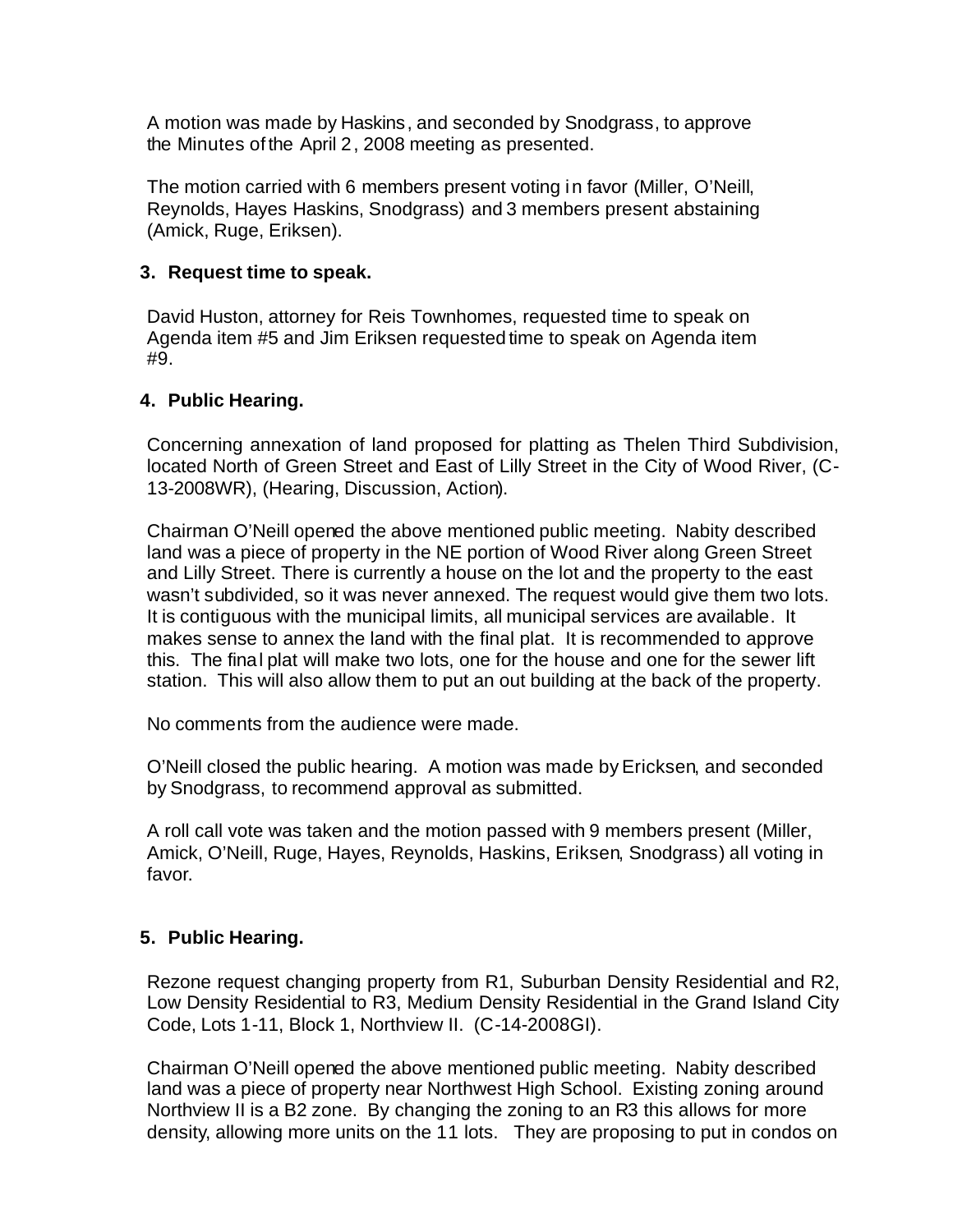those sites, and will bring in a modifidied subdivision plat as an administrative plat, so that each of the proposed buildings will be on its own lot. This proposed use will buffer the rest of the property from the B2 General Commercial, located adjacent to it, it's also at the end of a cul-de-sac, and the future land use map calls for a low to a medium residential in this area. It is recommended to approve this.

O'Neill questioned how many units would be put on the property? Dave Huston answered that there would be 20 units on the property, four, 4-plexes and two, 2 plexes. These would be affordable condos.

No further questions or comments from the audience were made.

O'Neill closed the public hearing. A motion was made by Ruge, and seconded by Haskins, to recommend approval as submitted.

A roll call vote was taken and the motion passed with 9 members present (Miller, Amick, O'Neill, Ruge, Hayes, Reynolds, Haskins, Eriksen, Snodgrass) all voting in favor.

#### **Consent Agenda**

**6. Final Plat** – Bilslend Subdivision, North of Burmood Rd., Jackson Twp PT SW 1/4 & PT W 1/2 SE 1/4 3-9-12 8 AC, in Hall County, Nebraska. (1 Lot)

**7. Final Plat** – Deer Acres Subdivision, North of Old Potash Hwy, East of 150<sup>th</sup> Rd, SW Quarter (SW1/4) of Section Thirteen (13), Twp Eleven (11), North Range Twelve (12), in Hall County, Nebraska. (1 Lot)

**8. Final Plat** – Thelen Third Subdivision, North of Green Street and East of Lilly Street in the City of Wood River. (1 Lot)

Consent Agenda was considered by the Commissioners.

O'Neill asked for any comments, Reynolds about the Bilslend Subdivision when the house has been there all along. Nabity stated that they were splitting the house from the ground. It has been there more then 10 years and there is more than 20 acres. This allows them to sell off the farm ground and retain the house or sell off the house and retain the farm ground

There were no questions, O'Neill looked for a motion.

A motion was made by Snodgrass and a seconded by Haskins to recommend approval of the Consent Agenda items 6, 7, and 8 as presented.

A roll call vote was taken and the motion passed with 9 members present (Miller, O'Neill, Amick, Ruge, Hayes, Reynolds, Haskins, Ericksen, and Snodgrass) voting in favor.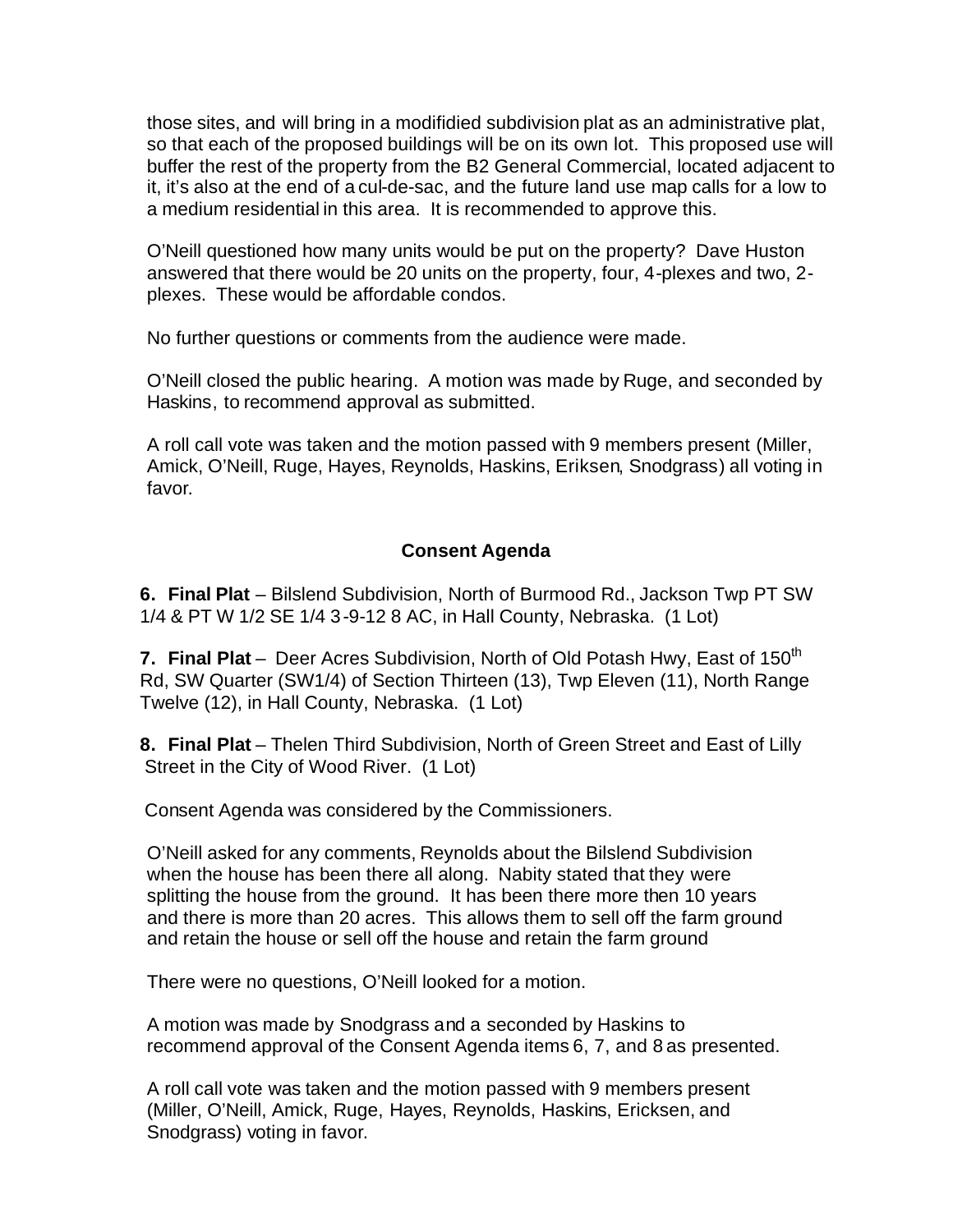#### **9. Special Item**

Hazard Mitigation Plan Review and Input, Steven McMaster, with the Nebraska Department of Natural Resources, led the second public meeting on the Hazard Mitigation plan, reviewing and evaluating potential mitigation projects. McMaster presented FEMA's has specific guidelines to approve, review and prioritize mitigation projects. He stated that he would be presenting a draft to be to FEMA in the next few weeks and that the plan would then come back to the planning commission for a public hearing and approval.

There is a list of 26 Hall County Projects that McMaster had put together. This list included projects in three larger categories: Severe Weather, Flood, Tornados and Drought.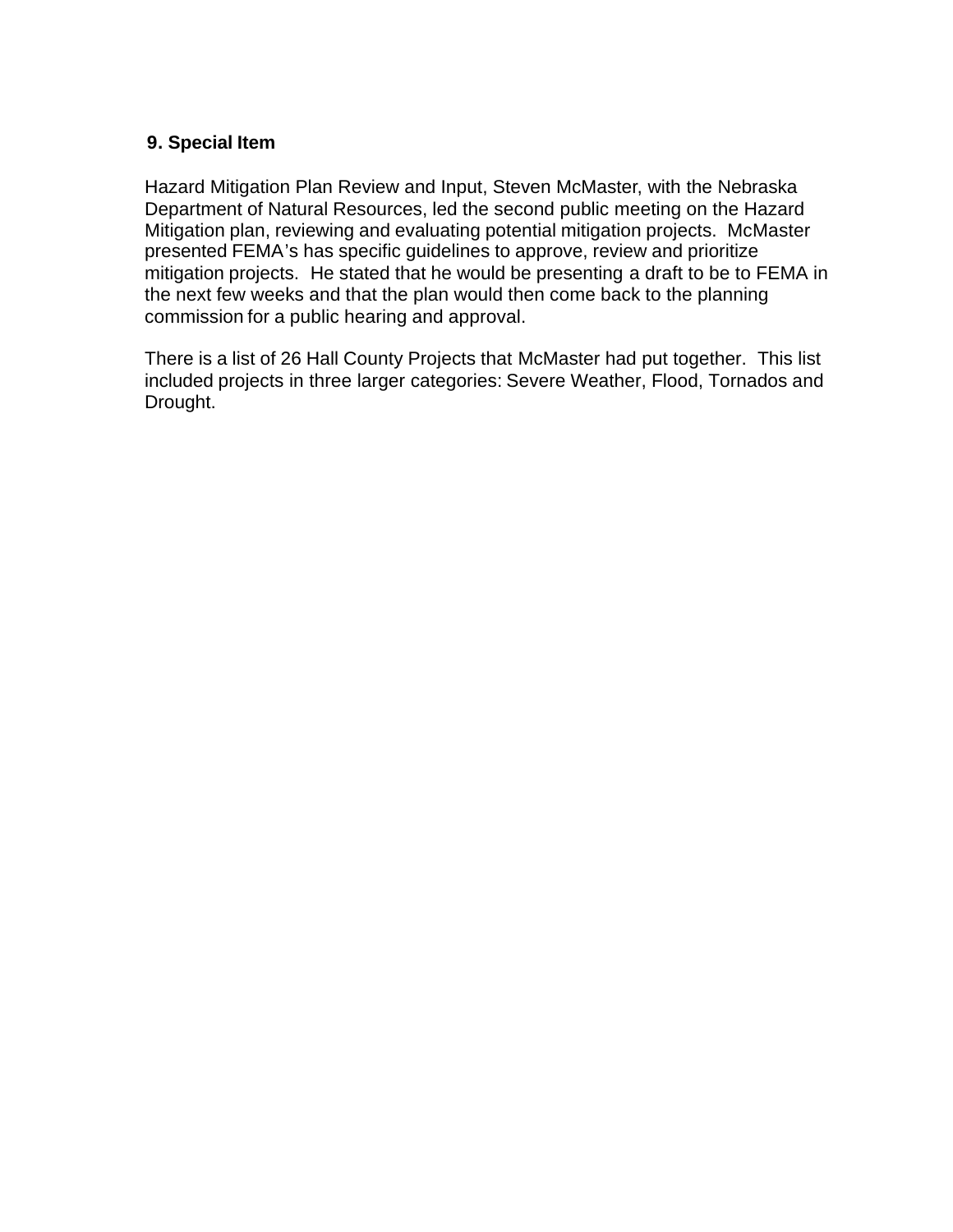#### **Hall County Projects**

|                 | <b>Hall County Projects</b>                                      |      | Letter | <b>Ashimonical</b><br><b>QUEEN</b> |     | <b>KIDOREE</b> | <b>K.Timbered</b><br>Responsible |
|-----------------|------------------------------------------------------------------|------|--------|------------------------------------|-----|----------------|----------------------------------|
|                 |                                                                  | Cost |        |                                    | LOS |                | Department/Agency                |
| <b>Priority</b> |                                                                  |      |        |                                    |     |                |                                  |
|                 | <b>Severe Weather</b>                                            |      |        |                                    |     |                |                                  |
| High            | 1. Emergency power generators (community)                        |      |        |                                    |     |                |                                  |
| Low             | 2. Emergency power generators (critical facilities)              |      |        |                                    |     |                | Take Inventory                   |
| High            | 3. Weather radios for schools and other critical facilities      |      |        |                                    |     |                |                                  |
| Low             | 4. Emergency snow route development and signage                  |      |        |                                    |     |                | Currently in place               |
| High            | 5. Requiring power line burial                                   |      |        |                                    |     |                |                                  |
| High            | 6. Power line burial projects                                    |      |        |                                    |     |                | Currently done on new Subs       |
| High            | 7. Urban Tree Management Plan/Tree Inventory                     |      |        |                                    |     |                |                                  |
| Med             | 8. Provide tree planting/selection information to citizens       |      |        |                                    |     |                |                                  |
| Low             | 9. Become a Tree City USA                                        |      |        |                                    |     |                | Currently a tree City USA        |
| High            | 10. Increase public education for severe weather                 |      |        |                                    |     |                |                                  |
| High            | 11. Reverse 911 system                                           |      |        |                                    |     |                |                                  |
|                 | Flood                                                            |      |        |                                    |     |                |                                  |
| High            | 11. Maintain good standing in National Flood Insurance Program   |      |        |                                    |     |                | Prov all of Hall Co with a map   |
| Low             | 12. Mitigate County's at-risk flood properties                   |      |        |                                    |     |                | Only a few properties at risk    |
| High            | 13. Flood control projects                                       |      |        |                                    |     |                |                                  |
| High            | 14. Public education for flood risk                              |      |        |                                    |     |                |                                  |
|                 |                                                                  |      |        |                                    |     |                |                                  |
|                 | <b>Tornado</b>                                                   |      |        |                                    |     |                |                                  |
| High            | 15. Public tornado shelters                                      |      |        |                                    |     |                |                                  |
| High            | 16. Shelter assessment                                           |      |        |                                    |     |                | Asses shelters                   |
| Low             | 17. Secure at-risk development like manufactured homes           |      |        |                                    |     |                |                                  |
| High            | 18. Offer information to public about in-home tornado safe rooms |      |        |                                    |     |                |                                  |
| High            | 19. Tornado siren for new subdivisions                           |      |        |                                    |     |                |                                  |
| High            | 20. NOAA weather radios for public critical facilities           |      |        |                                    |     |                |                                  |
| High            | 21. Weather radio education for non-public critical facilities   |      |        |                                    |     |                |                                  |
| High            | 22. Public education for tornado safety                          |      |        |                                    |     |                |                                  |
|                 |                                                                  |      |        |                                    |     |                |                                  |
|                 | <b>Drought</b>                                                   |      |        |                                    |     |                |                                  |
| Med             | 23. Water supply augmentation                                    |      |        |                                    |     |                |                                  |
| Med             | 24. Local demand reduction/conservation programs                 |      |        |                                    |     |                |                                  |
| Low             | 25. Emergency response programs                                  |      |        |                                    |     |                |                                  |
| Low             | 26. Contingency plans                                            |      |        |                                    |     |                |                                  |
|                 |                                                                  |      |        |                                    |     |                |                                  |